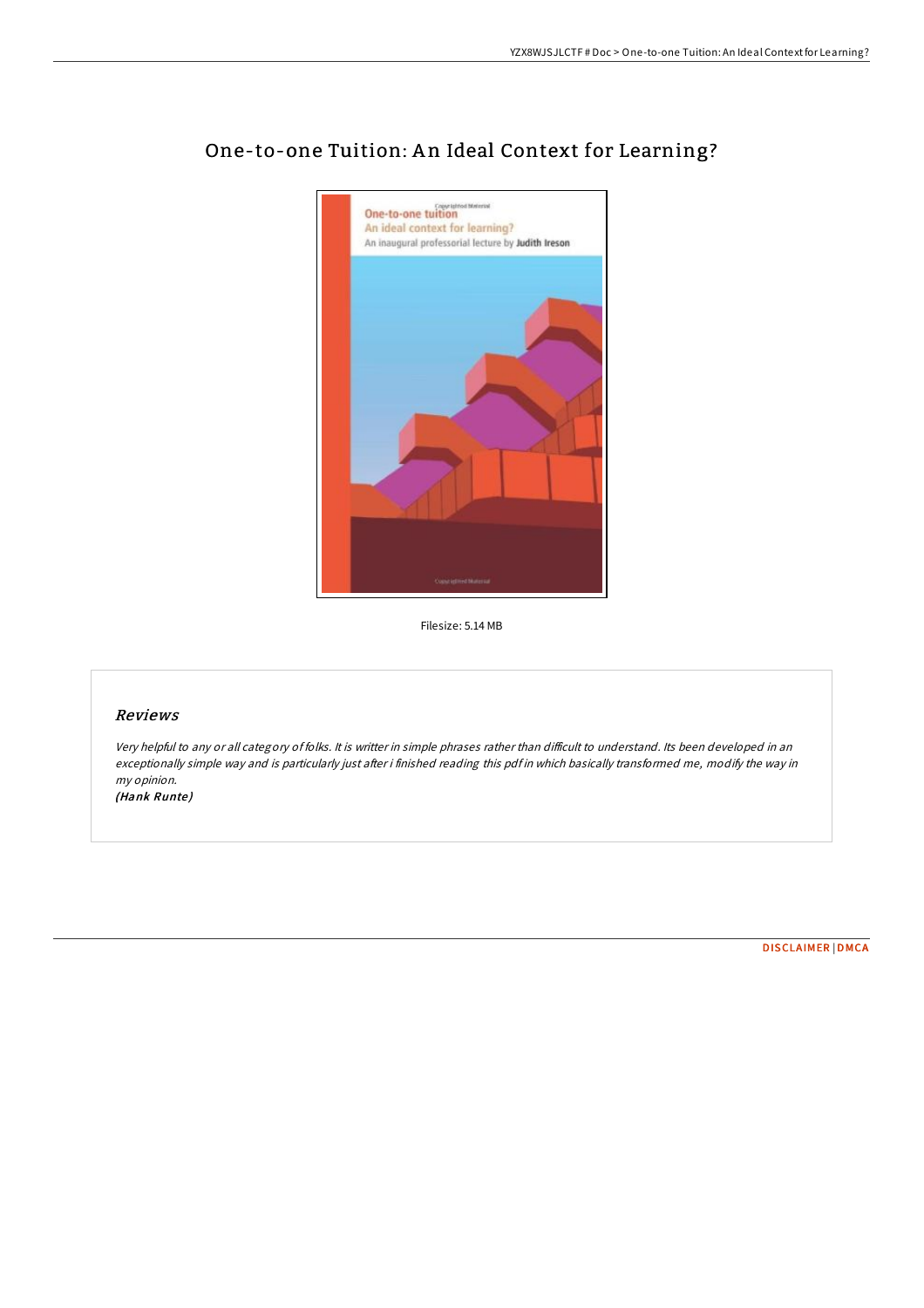## ONE-TO-ONE TUITION: AN IDEAL CONTEXT FOR LEARNING?



To save One-to-one Tuition: An Ideal Context for Learning? eBook, please click the web link listed below and download the document or have accessibility to additional information that are relevant to ONE-TO-ONE TUITION: AN IDEAL CONTEXT FOR LEARNING? book.

Institute of Education Press, United Kingdom, 2011. Paperback. Book Condition: New. New.. 204 x 144 mm. Language: English . Brand New Book. In many parts of the world, the state education system is accompanied by a shadow system that mirrors the school curriculum. In England, most provision in the shadow system is through private, one-to-one tutoring, oFered by those working independently and through local, regional and national agencies. International surveys indicate that shadow education in England is widespread but not as extensive as in many other countries, although there are signs that it may be expanding. Families support their children s learning at home and often employ a tutor to help with their education and to enable them to do well in tests, examinations and transition points in the education system. Parents with higher educational and occupational levels are more likely to do this for their children, especially in preparation for the GCSE examinations. One-to-one tuition is also provided in state-maintained schools through structured programmes for young children and tutorial support for older children. This lecture evaluates the impact on attainment of one-to-one tuition in both the state and shadow systems and argues that while it can be very eFective, it is not a panacea. Professor Ireson argues that the overall eFects of private tutoring appear limited, though they vary depending on subject and duration, while carefully designed programmes in school enable low attaining young children to achieve expected targets for their age, dependent on the content of tutorial sessions and the quality of tutoring. This lecture comes at a time when funding is being devolved and schools will need to make important decisions about provision of one-to-one tuition which, when combined with after school clubs, revision classes and booster sessions, provide opportunities that are accessible to all, including students...

 $\mathbf{u}$ Read One-to-one Tuition: An Ideal Context for [Learning](http://almighty24.tech/one-to-one-tuition-an-ideal-context-for-learning.html)? Online  $\blacksquare$ Do wnload PDF One-to-one Tuition: An Ideal Context for [Learning](http://almighty24.tech/one-to-one-tuition-an-ideal-context-for-learning.html)?